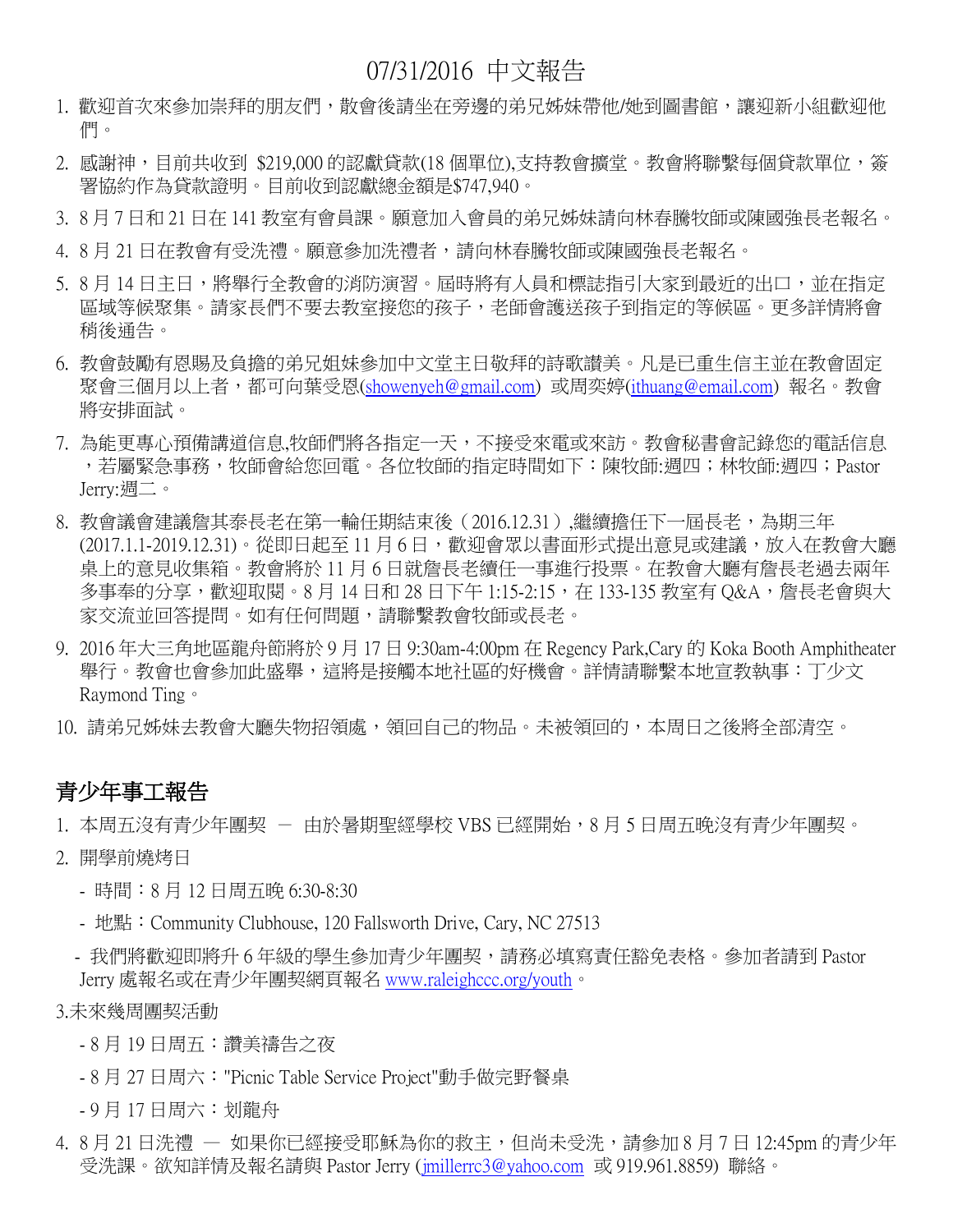### 兒童事工報告

- 1. 下一季 AWANA 將從 9 月 9 日正式開始, 8 月份開始接受報名。8 月 13 日有 AWANA 老師訓練, 地 點在 MPR 從早上 9:00 到下午 3:00。
- 2. 今年兒童暑期聖經夏令營 VBS 將於 8 月 1- 5 日舉行,主題是"SUBMERGED"。歡迎三歲至小學五 年級的小孩參加。您可以在教會網站報名,目前已收到82份申請,名額有限,請儘速報名。有意參 加 VBS 的同工和家長們請至大堂外 VBS 攤位領取報名表格或詢問。

### 擴建禱告

1. 教會擴堂工程已與選定的建築商簽約,請弟兄姊妹繼續為擴堂事工,及教會領袖和同工們禱告。

### 請為主日講員代禱:國語堂講道主題一我們起來建造吧!

| 日期    | 國語    | 粵語     | 英語                 |
|-------|-------|--------|--------------------|
| 08/07 | 林春騰牧師 | '陳家榮牧師 | Dr. William Barber |
| 08/14 | 陳家榮牧師 |        | 陳家榮牧師              |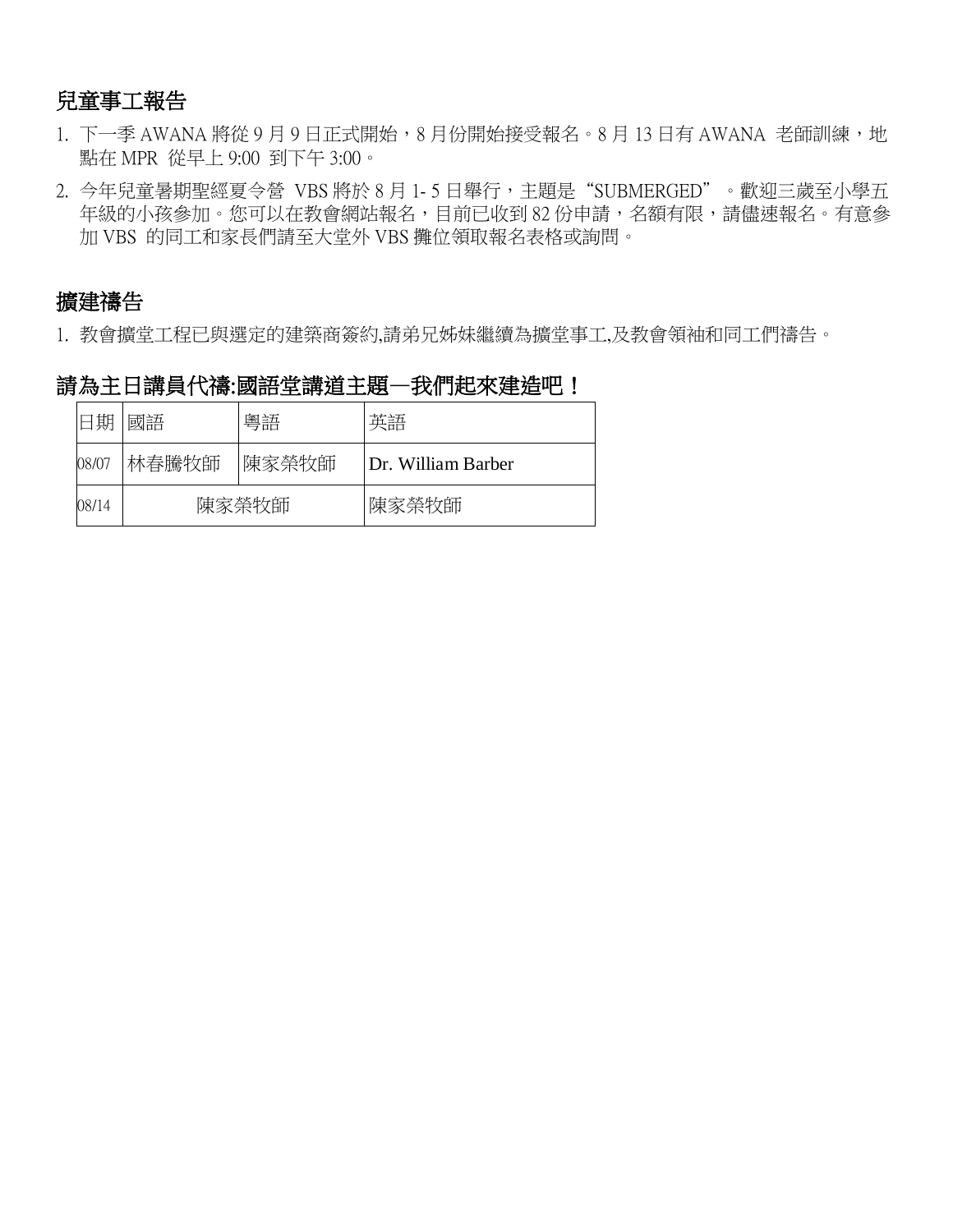# 07/31/2016 Announcements

- 1. We welcome new friends who are worshipping with us today for the first time.
- 2. Thank God for the 18 contributing units that opted to support the church building expansion through lending the Church monies. A total of \$219,000 was raised in this manner. Each contributing unit will be contacted soon to sign the Covenant Note as testament of the loan to bind the Lender and RCCC together to this commitment.
- 3. Membership class is being formed for August  $21<sup>st</sup>$ . If you are interested in becoming a member, please consider this class. Contact Elder Don for further information. Cell:919-539-4056; [donhong68@gmail.com.](mailto:donhong68@gmail.com)
- 4. ALERT! A church-wide fire drill is planned for Sunday, August 14. There will be guides to direct you to the nearest exit and for you to congregate at the designated area. Mothers need NOT go to their child's classroom to retrieve the child. Their teacher will direct the child to the designated area. More info will be forthcoming.
- 5. Please go to Lost & Found in church foyer to take back your personal belongings. Anything that has not been retrieved after Sunday will be cleared away.
- 6. The Church Council recommends to RCCC congregation the continuance of Elder Shyi-Tai Jan's eldership for a second 3-year term from January  $1<sup>st</sup>$ , 2017 to December 31 $<sup>st</sup>$ , 2019. His first term will end on</sup> December 31<sup>st</sup>, 2016. There will be an open period from now through November  $5<sup>th</sup>$  for collective prayers and receiving of any written comments from the congregation. You may deposit any written comments in the metal container so marked on the table in the church foyer. The congregation vote for Elder Jan's continuance will be held on November.  $6<sup>th</sup>$ . If reconfirmed, he will be installed in early January 2017. If you have any questions or concerns, please contact a ST member. A copy of Elder's Jan's sharing for past two more years is available in church foyer. Two Q&A sessions are planned for August  $14<sup>th</sup>$  and August  $28<sup>th</sup>$  to meet with Elder Jan, to be held in Room 133-135 from 1:15 to 2:15. Please come to join the Q&A session on August 14st and/or August  $28^{\text{th}}$  .
- 7. Our church will participate in the 2016 Greater Triangle Area Dragon Boat Festival 9:30 am 4:00 pm, September  $17<sup>th</sup>$  (Sat) at Koka Booth Amphitheater, the Regency Park, Cary. It is a great opportunity to reach out to the local community. Any questions, please contact Raymond Ting.

## **Youth**

- 1. No Youth Group on This Friday. We will not have Youth Group on this Friday, August 5<sup>th</sup> because of Vacation Bible School.
- 2. Back to School BBQ
	- $-$  Friday, August  $12^{th}$  6:30-8:30 p.m.
	- -- At the Community Clubhouse at 120 Fallsworth Drive Cary, NC 27513

-- Plan on joining us for a great time of fellowship, fun, and food. On that night, we will welcome the rising 6th Grade students to our youth group. Waiver forms are required. Sign up with Pastor Jerry or you can sign up on our youth website at [www.raleighccc.org/youth.](http://www.raleighccc.org/youth)

- 3. Upcoming Youth Group Events
	- -- Praise and Prayer Night Friday, August 19<sup>th</sup>
	- -- Picnic Table Service Project Saturday, August 27<sup>th</sup>
	- -- Dragon Boat Festival Outreach Saturday, September 17<sup>th</sup>

(Sign up to help with our outreach booth at the festival.)

4. Upcoming Baptism and Baptism Class - If you have accepted Jesus as your Lord and Savior and have not been baptized, you are encouraged to get baptized on Sunday, August  $21<sup>st</sup>$ , during the English Worship Service. The baptism class will be on Sunday, August  $7<sup>th</sup>$ , at 12:45 p.m. If you would like to get baptized,